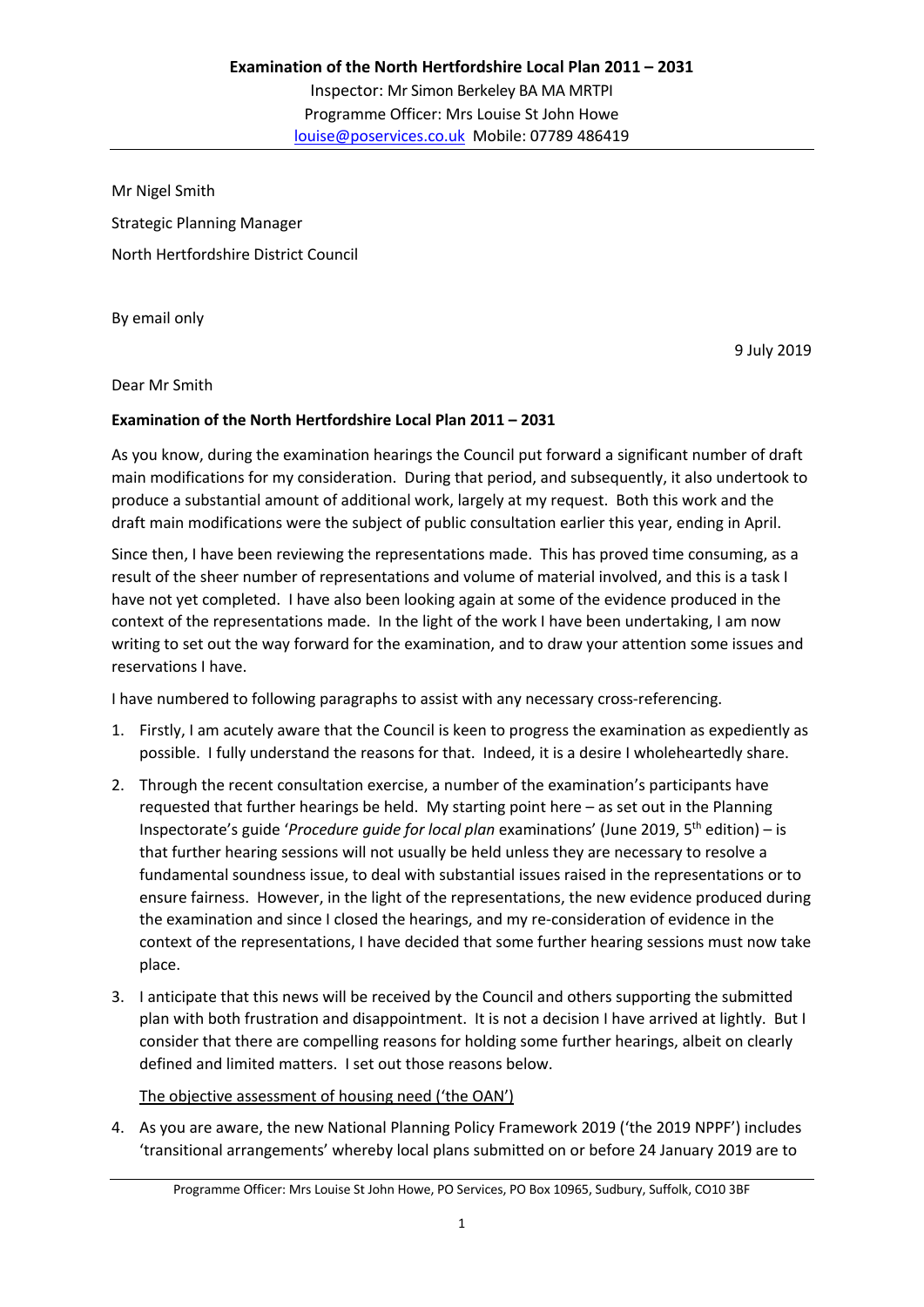be examined on the basis of the National Planning Policy Framework 2012 ('the 2012 NPPF'). That is the basis for this examination. Consequently, the 2012 NPPF and the Planning Practice Guidance ('PPG') supporting it remain 'in force' for the purpose of this examination.

5. In relation to identifying the OAN, the PPG says:

"*Wherever possible, local needs assessments should be informed by the latest available information. The National Planning Policy Framework is clear that Local Plans should be kept upto-date. A meaningful change in the housing situation should be considered in this context, but this does not automatically mean that housing assessments are rendered outdated every time new projections are issued.*" (Paragraph: 016 Reference ID: 2a-016-20150227)

- 6. This gives rise to two questions: whether the OAN is informed by the latest available information; and if it is not, whether the latest available information would give rise to a 'meaningful change' in the housing situation. Since the last hearing sessions, 2016-based population and household projections have been published. These projections represent the latest available information and the OAN underpinning the Local Plan is not informed by them. My task, then, is to establish whether these projections lead to a 'meaningful change' in the housing situation.
- 7. There are two points to raise here. Firstly, my consideration of this point is critical to the examination – my conclusions regarding the OAN and the soundness of the Local Plan's housing requirement depend on it. But because of the timing of the publication of the 2016-based projections, this point is not one that has been discussed at any hearing session. This is such a fundamental issue that it would, in my view, be unfair to participants to proceed without a hearing.
- 8. Secondly, I am not entirely clear about the evidence and arguments made out in writing on this issue. The Council's note '*Implications of new household projections for NHDC Local Plan*' [ED159] considers the 2016-based household projections. At Table 1, figures are presented taking the 2016-based household projections as the starting point, then adding vacancy rates and market signals uplifts in line with the method used to calculate the two OANs on which the Local Plan is based. These suggest that the OAN for the Stevenage HMA part of North Hertfordshire is 10,900, and that the OAN for the Luton HMA portion is 100 homes. This is 2,800 homes fewer than the OAN figure of 13,800 on which the submitted Local Plan requirement of 14,000 is founded. I will say now that, taking these figures at face value and considering the context here, I regard this to amount to a 'meaningful change'.
- 9. However, I am not adequately certain about the appropriateness of the method used to arrive at the figures in Table 1. In particular:
	- a) it would help if the precise vacancy rates and market signals uplifts applied were set out and briefly explained;
	- b) I am not clear as to whether the vacancy rates and market signals uplifts previously applied remain appropriate for the purpose of establishing an OAN based on the 2016-based household projections; and
	- c) in order to identify an appropriate OAN for North Hertfordshire based on the 2016-based projections, I cannot tell whether the figures should be adjusted in order to address any issues there may be with the 2016-based household projections, including in relation to household formation rates and the issues on which the Government has expressed concern.

Programme Officer: Mrs Louise St John Howe, PO Services, PO Box 10965, Sudbury, Suffolk, CO10 3BF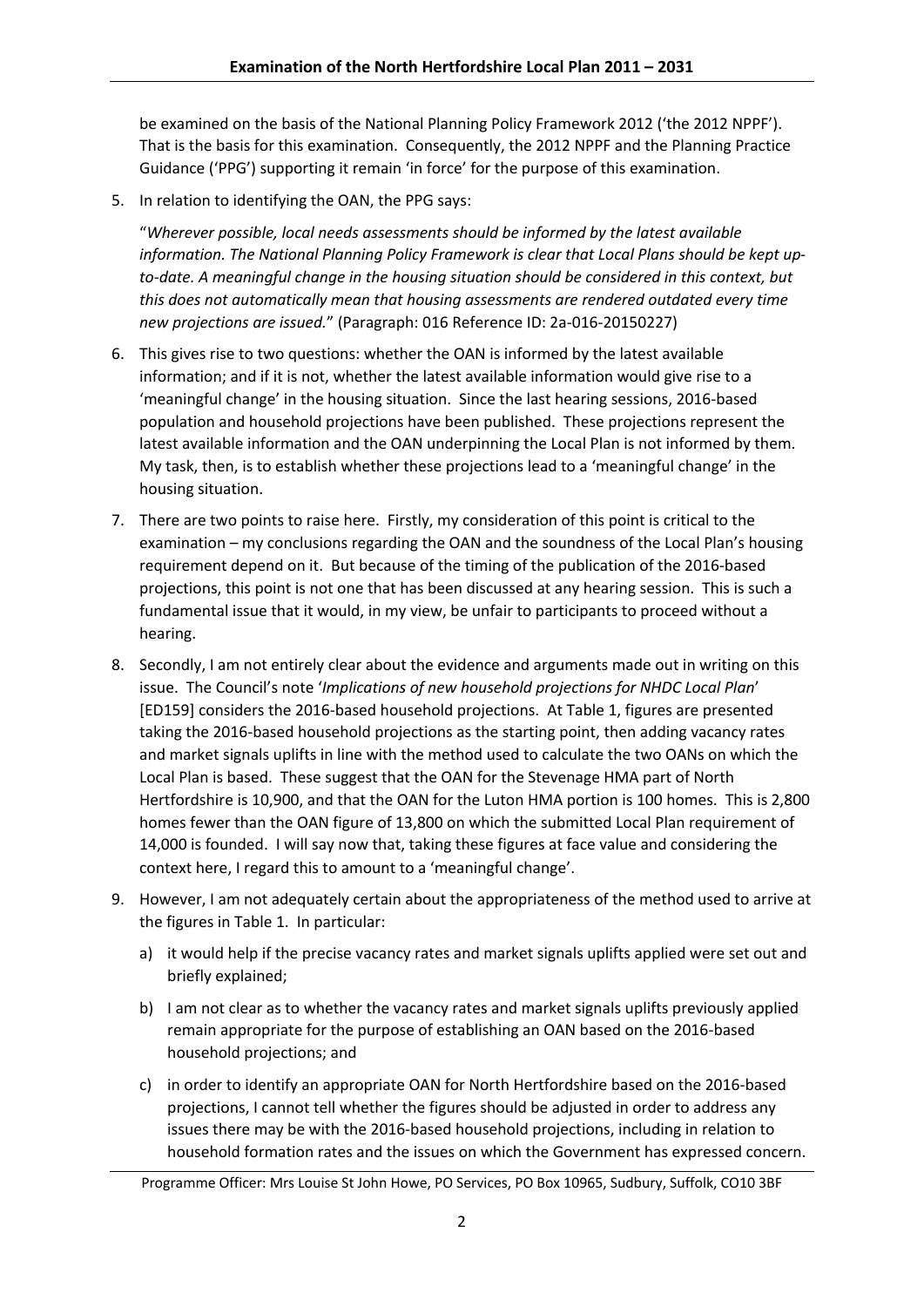In short, I have reservations as to whether the Council's note sets out appropriate and robust OAN figures on the basis of the 2016-based projections. Considering the task with which I am charged in relation to the aforementioned 'meaningful change' issue, this is a shortcoming that must be resolved.

- 10. I note that Table 2 in the Council's note provides figures referred to as the 'potential 20-year standard method figures using 2016-based household projections'. This appears, in effect, to generate OAN figures by inputting the 2016-based household projections into the standard method formula set out in the PPG supporting the 2019 NPPF. However, it is plain from the revised PPG supporting the 2019 NPPF that the 2014-based household projections should be used in conjunction with the standard method formula. I am concerned that these figures are therefore not consistent with national policy, and as such I have doubts about their usefulness. It may, though, be instructive for the purpose of comparison to present the OAN figure derived from the standard method formula using the 2014-based projections.
- 11. Considering the above, I regard exploration of the OAN at a further hearing to be essential.

## The Green Belt Review Update

- 12. Also among the new evidence produced by the Council during the examination is the 'Green Belt Review Update 2018' [ED161 A and B] ('the Green Belt Update'). The Green Belt Update essentially revisits the original Green Belt Review (July 2016) [CG1] in the light of the Court of Appeal judgement in the Samuel Smith Old Brewery case<sup>1</sup>, and aims to ensure that the visual dimension of 'openness' is fully considered.
- 13. The Green Belt Update reaches some conclusions which differ to those in the original Review. Notably, it concludes that some sites proposed for allocation which were previously considered to make a 'moderate contribution' to the Green Belt actually make a 'significant contribution'. I note the Council's overall view on this point, being in each case that exceptional circumstances still exist to justify the allocation proposed. Nonetheless, the Green Belt Update alters the context here – it is not the evidential basis on which the previous hearings were held. As with the question of the OAN, this is a matter of fundamental importance. Consequently, I consider that it would be unfair to interested participants to proceed without exploring this point at a further hearing session.
- 14. In the light of the representations, I have reviewed again some of the evidence underpinning the selection of sites for allocation. I am not clear from this, or from the previous hearing sessions, precisely how the exercise of reviewing the Green Belt has affected the site selection process. In particular, I am struggling to understand how, or indeed whether, the contribution – whether it be moderate, significant, or whatever – made to the Green Belt by any individual parcel of land has influenced its selection or rejection. Put simply, I cannot see how the conclusions of the Green Belt review exercise have informed the selection of sites. The Sustainability Appraisal (2016) [LP4] does not appear to draw on the outputs of the Green Belt Review to any meaningful extent or make any distinction between land that contributes moderately to the Green Belt and land that contributes significantly. This may be a problem in itself. Similarly, in the Green Belt Update, there is little in the way of justification for the conclusion that while some land is now considered to make a significant contribution to the Green Belt, it should nonetheless remain allocated for development (or, in one case, for 'safeguarding').

Programme Officer: Mrs Louise St John Howe, PO Services, PO Box 10965, Sudbury, Suffolk, CO10 3BF <sup>1</sup> Samuel Smith Old Brewery v North Yorkshire County Council [2018] EWCA Civ 489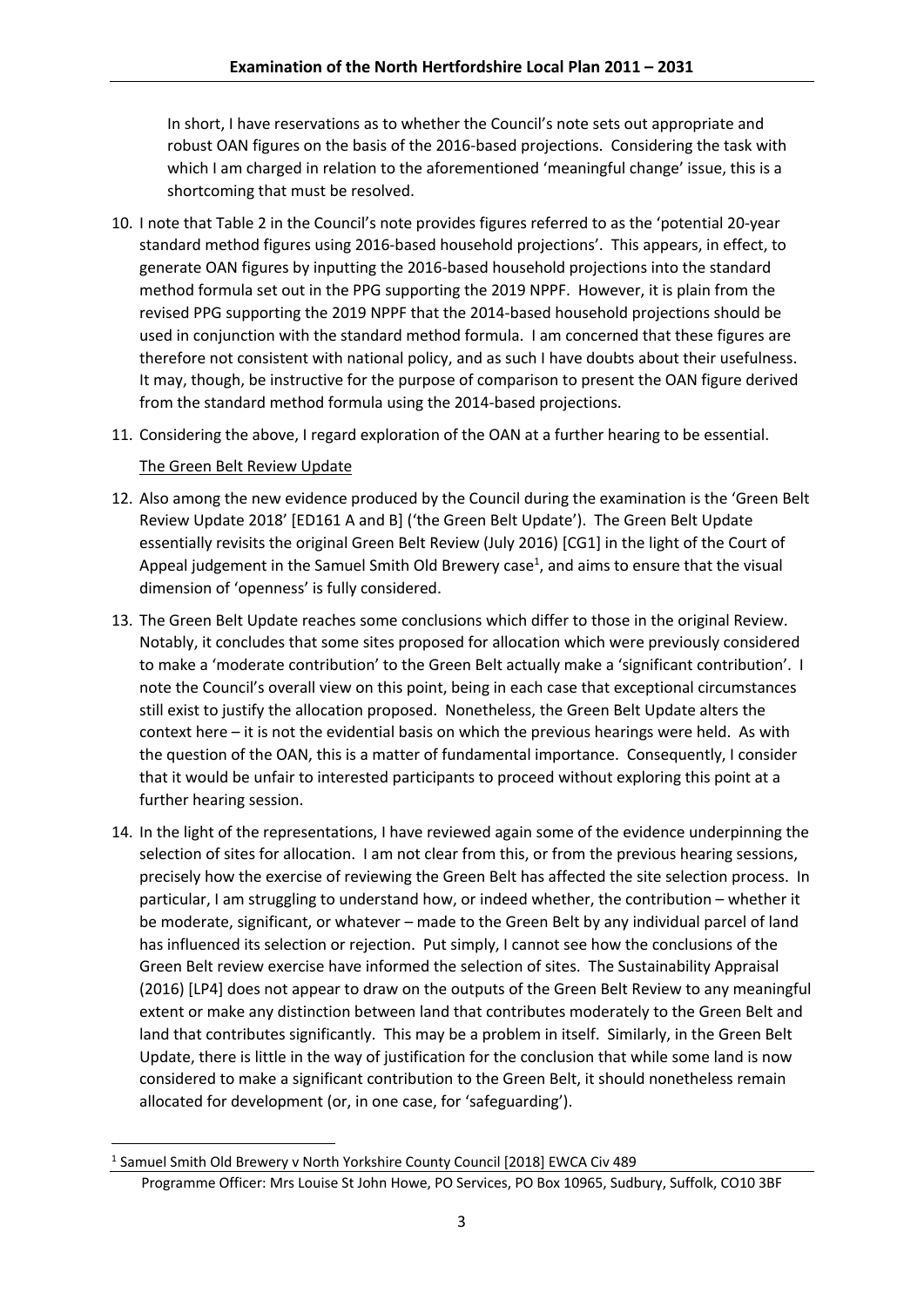15. If the Council's stance on this is that the contribution made by land to the Green Belt really makes no difference, then it should say so. If that is the case, the Council should also clearly explain why it has reached this conclusion – that is to say, to unambiguously state the imperative for allocating land irrespective of the contribution made by it to the Green Belt. Whatever the Council's view on this, it is a point on which greater clarity is essential in taking the examination forward, and a further hearing is necessary is this regard.

# The proposed 'East of Luton' sites

- 16. Three sites are proposed primarily for housing development adjacent to Luton in order to provide 1,950 homes to assist in addressing Luton's unmet need for housing. They are on land that is currently Green Belt. Much evidence has been produced in relation to these sites, and they have been the subject of extensive discussion at hearing sessions. In the light of this discussion, the Green Belt Update, the responses to the recent consultation exercise and my further review of the evidence, I have reservations about the justification for the allocation of these sites.
- 17. As a brief aside, paragraph 39 of the Council's note [ED159] appears to indicate that the East of Luton sites "… *would still be required to make a positive contribution towards housing needs from the wider* [Luton] *housing market area* …". So far as I am aware, the purpose of these sites is in specific relation to the identified unmet needs of Luton Borough, rather than those of the wider Luton HMA. That is, at least, what I have heard at the hearings so far and is what is set out in paragraph 4.9 of the Council's Updated Statement of Common Ground with Luton Borough Council [ED18]. For the avoidance of any doubt, I ask that the Council clarifies the situation here.
- 18. These three East of Luton sites are among those where re-evaluation through the Green Belt Update has led to a change in the Council's view. Rather than making a moderate contribution to the Green Belt, the Council now considers their contribution to be significant. Consequently, the development of them proposed through the Local Plan would be more harmful than previously considered by the Council to be the case. This is a factor that is relevant to the consideration of whether or not exceptional circumstances exist to warrant the 'release' of the Green Belt land involved.
- 19. More fundamentally, though, I have misgivings about the Council's current demonstration of exceptional circumstances in respect of these sites. I recognise that they would make a valuable contribution in relation to the unmet need for housing in Luton, and I do not underestimate the acute and pressing nature of that need. In aiming to assist Luton Borough Council, the Council's intentions are undoubtedly laudable and strike a harmonious chord with the objectives of national policy. Indeed, helping neighbouring authorities in this way is precisely the kind of outcome the Duty to Cooperate ('the DtC') is intended to secure. That said, the fact that a local plan allocation is borne of engagement through the DtC does not absolve it from the requirement of being evidentially based, or somehow lessen the imperative in that respect, particularly where it is necessary to demonstrate exceptional circumstances.
- 20. I note that these sites have been considered through the '*Luton HMA Growth Options Study*' (2016) [HOU7] ('the Growth Options Study'). This, in essence, assesses the suitability of 'locations' in relation to deliverability, viability, environmental constraints and accessibility. But unless I have misunderstood or missed something here, neither this document nor any other produced to the examination provides a comparative assessment of the numerous options

Programme Officer: Mrs Louise St John Howe, PO Services, PO Box 10965, Sudbury, Suffolk, CO10 3BF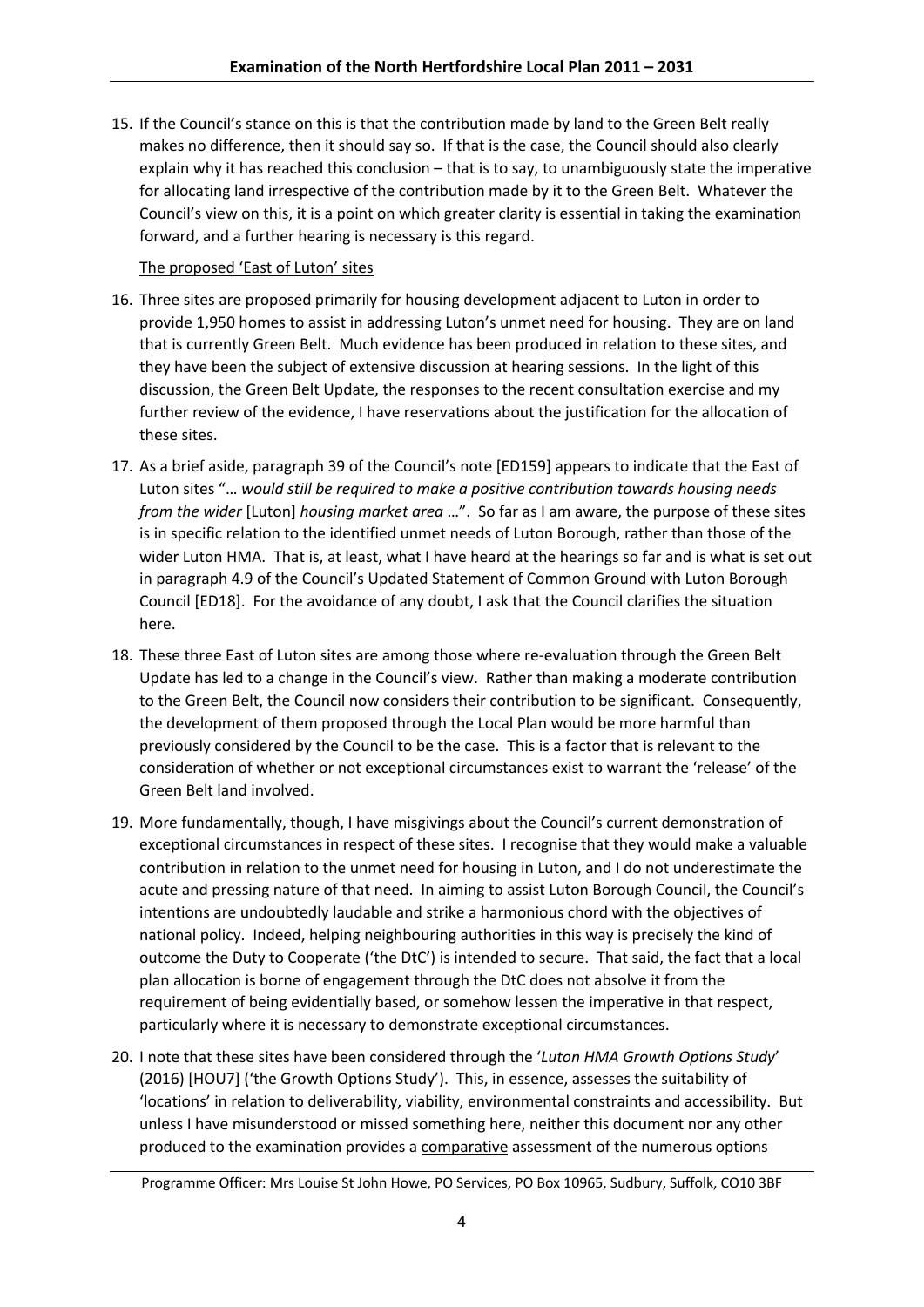considered for addressing the unmet housing needs of Luton – by which I mean an assessment that analyses the site options and then, through comparison, arrives at recommendations or conclusions founded on a clearly reasoned justification. The '*Luton HMA and Site Selection Assessment Report'* (2016) [HOU8] by Peter Brett Associates also considers site options for meeting Luton's needs, but the area of search is confined to areas within North Hertfordshire. From my understanding of it, the '*Strategic Housing Land Availability Assessment 2016 Update*' [HOU9] does not cast the net any further afield. Consequently, all comparative analysis is limited to land within North Hertfordshire – that is to say, it is predicated on the Council's decision that North Hertfordshire should set out to provide land to meet Luton's needs.

- 21. In different circumstances, that might not be a shortcoming. The problem here, however, is that the land proposed for that purpose is in the Green Belt, and exceptional circumstances must be demonstrated to exist to justify its 'release'. This is a high bar. I am concerned that, in order to overcome it, it may be necessary to show (through a comparative assessment of the kind I have described above) that the sites involved are preferable to all other potential options. It is difficult to see any particular reason why the consideration of alternatives to meet Luton's unmet needs should be limited to North Hertfordshire. Indeed, I am concerned that the Luton HMA may represent the most appropriate 'area of search' for this purpose. I am struggling to understand how exceptional circumstances can exist if one is left wondering whether there might be preferable options elsewhere within the applicable housing market area.
- 22. This is a point that was taken up by Natural England in its response (dated 30 November 2016) to the Proposed Submission Local Plan consultation. In section 8 of that letter, Natural England says "*There hasn't been an adequate assessment of alternatives* [to the East of Luton sites]. *The Sustainability Appraisal should set out alternative locations/sites considered to meet the housing need elsewhere … Thus alternatives* [to the East of Luton sites] *should be presented* [in the Sustainability Appraisal] *both within Luton and other neighbouring local authorities*". Paragraph 4.12 of the of the Statement of Common Ground between the Council and Natural England [ED52] reiterates Natural England's stance on this matter. I note the Council's view, set out in the 'Sustainability Appraisal Supplementary Paper' [LP8] that "… *it is not in the authority's jurisdiction to make judgements regarding the acceptability of these alternative sites* [within the Luton HMA but outside of North Hertfordshire]". That may be so. It is, perhaps, for this very reason that local authorities are required to cooperate on cross boundary issues and to this end are encouraged to undertake joint studies where relevant.
- 23. On this point, I will say that I do not regard the apparent deficiency of an even and consistent comparative assessment of options within the Luton HMA to be a failing under the DtC. Rather, so far as I can tell and in the absence of any compelling evidence to the contrary, it seems that the undertaking of a Luton HMA-wide comparative analysis of this sort has not been thought necessary by any of the local authorities concerned. However, it does lead me to doubt the evidential justification for allocating the East of Luton sites and the robustness of the Sustainability Appraisal in this respect.
- 24. As I have said at the outset of this letter, my commentary here should not be taken as 'interim findings' as such, and I have not reached a firm view on these matters. I set them out here to alert the Council and other participants that I do presently have reservations. However, I am not satisfied that the specific points raised above have as yet been adequately explored at a hearing session and, as such, I am not currently able to reach a final and fully informed conclusion.

Programme Officer: Mrs Louise St John Howe, PO Services, PO Box 10965, Sudbury, Suffolk, CO10 3BF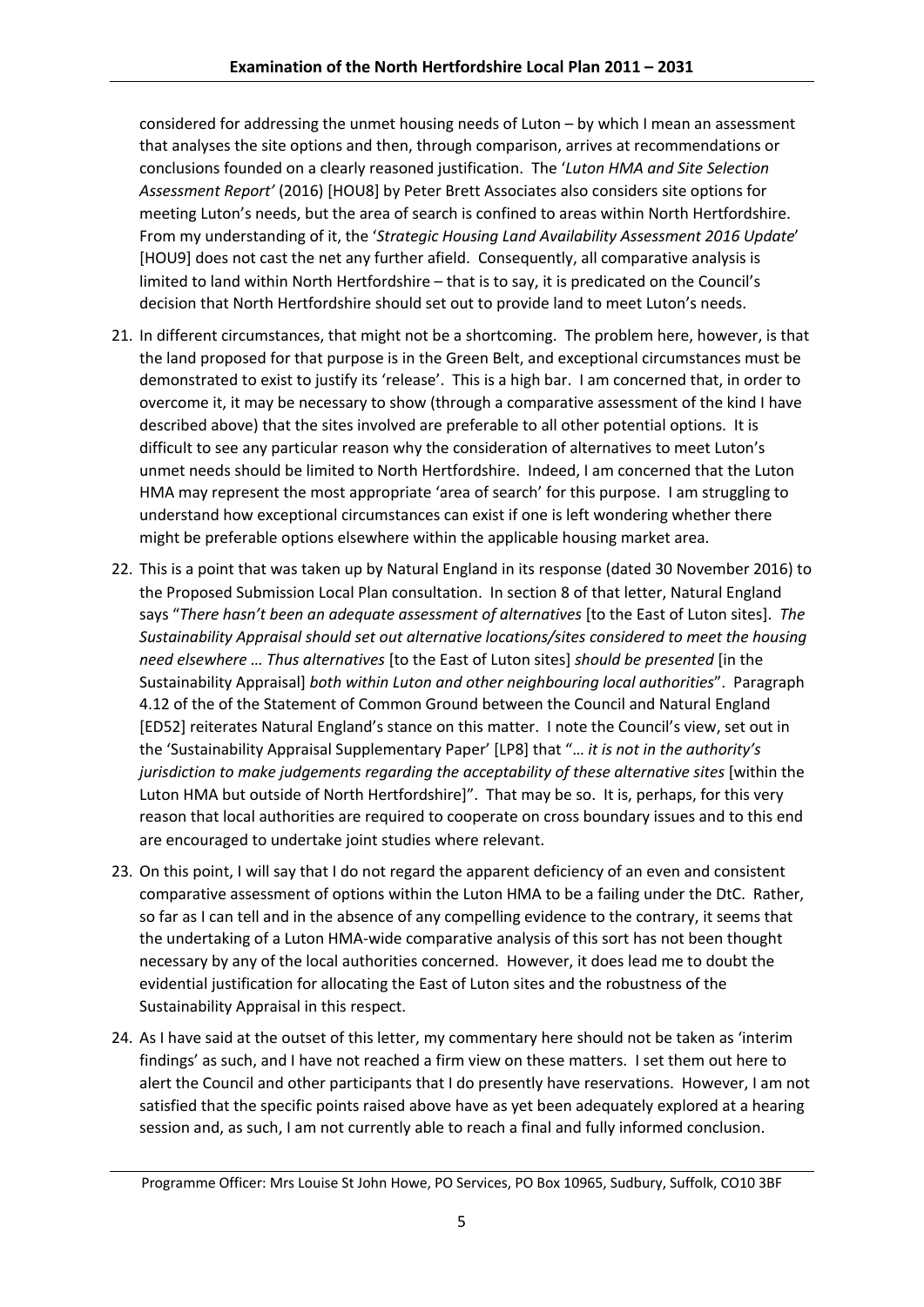Consequently, I have decided that a further hearing session considering these matters is absolutely necessary.

- 25. I ask the Council to consider carefully my misgivings. To assist, I would suggest that there are several possible ways forward.
	- a) If I have either misunderstood the evidence supporting the Council's demonstration of the exceptional circumstances relating to the East of Luton sites, or have missed something, the Council should produce a concise note to enlighten me.
	- If I have not misunderstood the evidence or missed something, the Council could:
	- b) seek to explain why an even and consistent comparative assessment of the site options across the Luton HMA (with conclusions drawn on a clearly reasoned basis) is not necessary to demonstrate that exceptional circumstances exist to warrant the 'release' of the East of Luton sites from the Green Belt; or
	- c) if, in the light of this letter the Council concludes that such an assessment is necessary but is absent, the Council could request that I suspend the examination to allow it to be undertaken; or
	- d) put forward a main modification deleting the East of Luton sites from the Local Plan. If this path is pursued, it is highly likely that, in order to be sound, the Local Plan should include a commitment to further joint working with the other local authorities in the Luton HMA to identify the most appropriate sites for meeting Luton's unmet housing need and to bring forward a development plan document allocating any sites in North Hertfordshire identified through this analysis.

There may, of course, be other options and I leave the Council to consider the alternatives.

26. If the Council finds itself considering options c) and d) listed above, I would strongly recommend d). This has already been a complicated and lengthy examination. Of the two, option d) has the benefit of avoiding what could prove to be – given the joint working likely to be required – a very prolonged suspension, which in turn would run the risk of elements of the evidence base becoming outdated.

Safeguarded land to the West of Stevenage

- 27. I also have reservations about the demonstration of exceptional circumstances in relation to the land to the West of Stevenage currently in the Green Belt that is proposed to be identified as 'safeguarded land'. The Green Belt Update also alters the assessment of the contribution made by this land to the Green Belt – it is now considered by the Council to make a significant contribution, rather than a moderate one. Again, this is a factor that is relevant to the consideration of whether or not exceptional circumstances exist to warrant the 'release' of the Green Belt land involved.
- 28. Added to this, I have doubts about the strength of the arguments underpinning the Council's justification for identifying this as 'safeguarded land'. The planning history of the land in question is unlikely to amount to an especially forceful argument – the fact is that the land is presently in the Gren Belt and does not have planning permission for development. The need to provide opportunities for future growth is a valid point, but is one that could apply in support of any land adjacent to any settlement. The continuing disagreement between the Council and Stevenage Borough Council about which local authority's future housing needs the land should

Programme Officer: Mrs Louise St John Howe, PO Services, PO Box 10965, Sudbury, Suffolk, CO10 3BF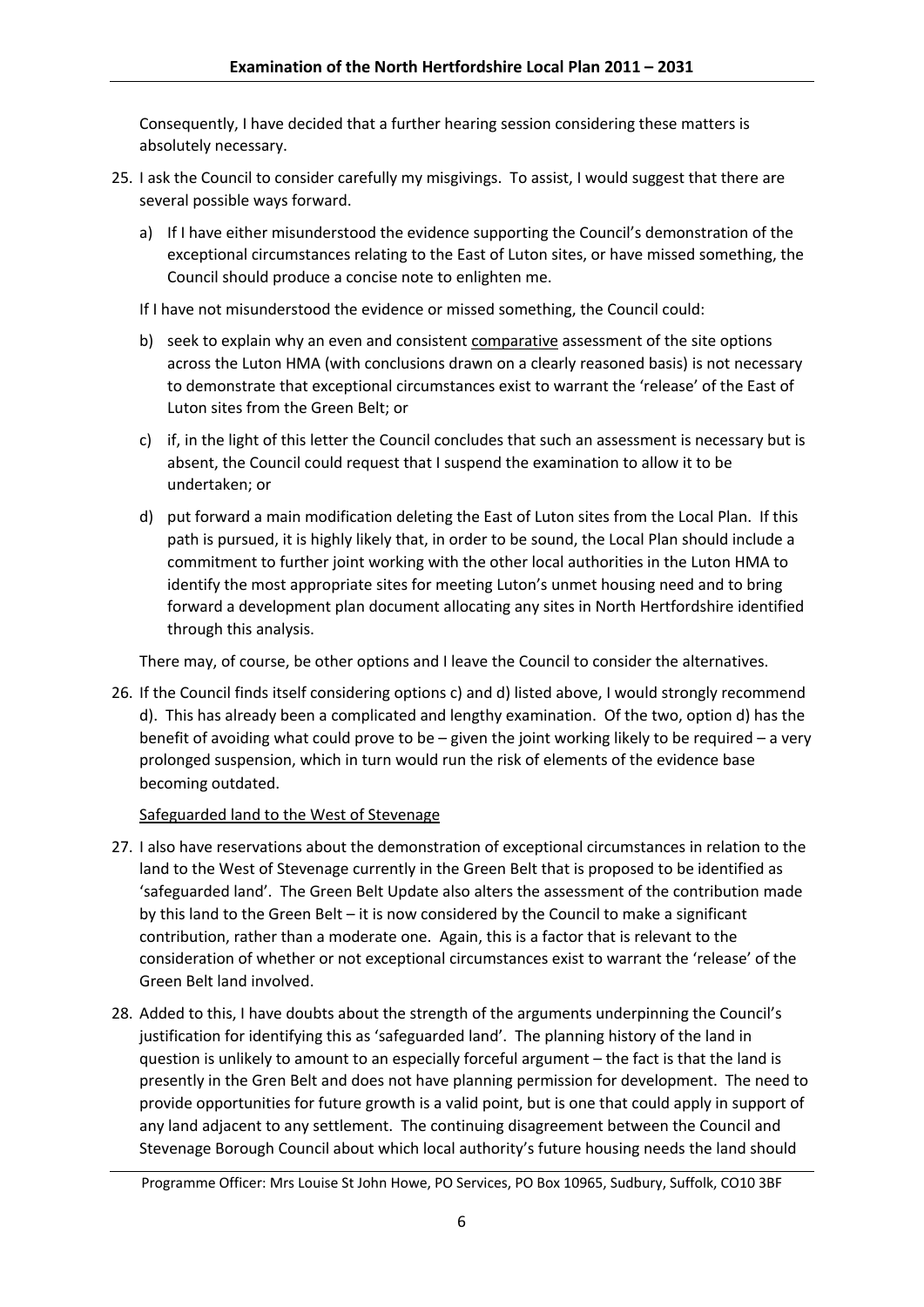address muddies the waters somewhat. The Council's rather non-committal stance on this adds to the ambiguity, which also does not help. Indeed, these latter factors suggest that important decisions remain to be made by the two authorities. Given that this all relates to yet unknown future housing needs, that is perhaps not surprising. Nevertheless, in the context of this degree of uncertainty, and taking account of the significant contribution the land in question is now judged by the Council to make to the Green Belt, there is a risk that the exceptional circumstances necessary to warrant the 'release' of the land from the Green Belt may not exist.

29. Again, this commentary is not a 'finding' of any sort. I am not presently able to reach a conclusion on this matter without a further hearing session.

## The main modifications proposing to allocate new land for development

30. A number of the draft main modifications put forward by the Council which have now been consulted upon propose the allocation of new land for development that was not included in the submitted Local Plan. Numerous representations have been made about these draft modifications. People's lives can be affected by the allocation of land for development, for example where they live next to or nearby a proposed site. It is, therefore, only right that those who have submitted written representations in this regard should be able to have their say at a hearing, as would have been the case if the land had been included at submission.

## The way forward

- 31. I ask the Council to now carefully consider all of the issues and reservations I have set out in this letter. Before the further hearing sessions I have identified as being necessary can take place, both I and participants will need to know the Council's position on the points raised. Indeed, I am not able to formulate the focussed Matters and Issues for the further hearings until I have clarity in this respect.
- 32. I therefore request that the Council produces concise papers setting out:
	- a) what the Council considers to be the most appropriate OAN figure founded on the 2016 based projections, including any uplifts and the reason for them, explaining the alternatives and why the selected figure is considered to be the most appropriate. This should indicate the Council's view as to whether the most appropriate 2016-based OAN figure represents a 'meaningful change' from the OAN currently underpinning the Local Plan housing requirement. It should also respond to my comment above about the consistency with national policy of using the 2016-based household projections in the applications of the standard method formula;
	- b) how the assessment of the Green Belt contribution made by any given parcel of land has influenced the choice of sites for allocation, and particularly how the Council's site selection process has distinguished between land that makes a moderate contribution to the Green Belt and land that makes a significant one. If it is the case that the degree of contribution made has had no influence, then this should be unambiguously stated. This paper should also explain the justification for the conclusion reached in the Green Belt Update that land now identified as making a significant contribution to the Green Belt should nonetheless be allocated for development;
	- c) in the light of my reservations, the Council's stance in relation to the East of Luton sites. This paper should address all the issues I have raised in this respect, and should clarify the

Programme Officer: Mrs Louise St John Howe, PO Services, PO Box 10965, Sudbury, Suffolk, CO10 3BF